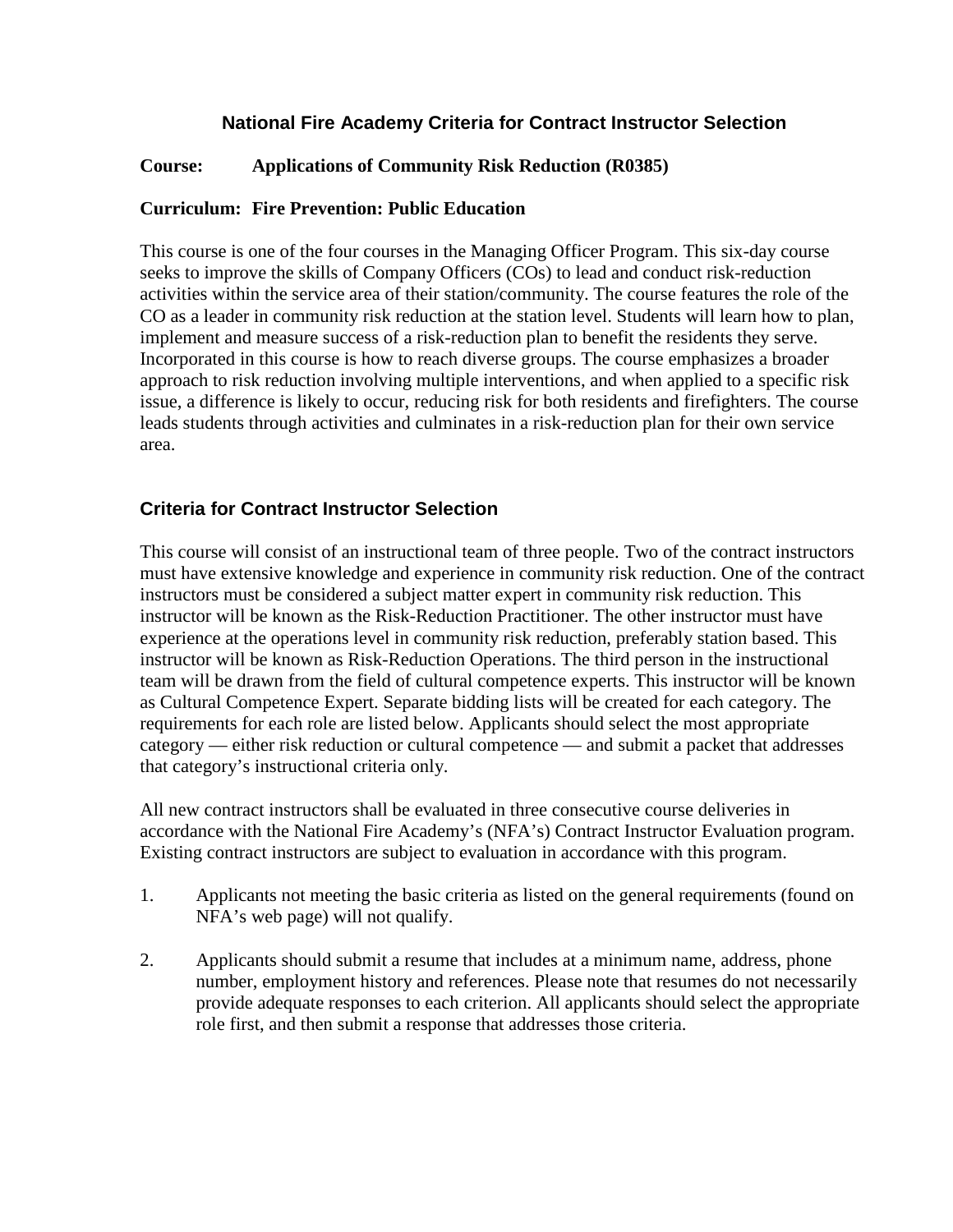# **Criteria for Contract Instructor Selection: Risk-Reduction Practitioner Category**

A response that addresses each of the criteria listed below must be submitted. Candidates should have attained a fully professional level in each item. Factors under consideration include experience, level and extent of activity, and leadership skills. In addition to meeting the general criteria for the instructor selection process, the potential contract instructor must provide information for the following requirements.

#### **1. Academic Requirement**

The candidate must possess an earned graduate level degree from a regionally accredited institution of higher education. Consideration will be given to those applicants who possess a bachelor's degree from a regionally accredited institution of higher education. Academic degrees should be in a discipline closely related to those subjects covered in this course (i.e., public administration, emergency management, public health or other related fields).

#### **2. Instructional Experience**

Candidates must have successfully completed a recognized educational methodology course and must demonstrate successful instructional delivery to adult learners at local, regional, state, and/or federal fire service training academies, colleges, or universities. Instructor II level certification (National Fire Protection Association (NFPA) 1041) or equivalent satisfies this requirement. Candidates must be proficient in the facilitation of intensive small work groups.

#### **3. Documented Knowledge and Experience in the Subject Area**

- a. Solid experience as a prevention program practitioner in the public or private sector.
- b. Minimum of five years of experience as a risk-reduction practitioner.
- c. Experience in managing a prevention/community risk-reduction process that involved assessing risk in the community and development of programs which incorporated multiple intervention strategies.
- d. Experience in planning, implementing, evaluating and reporting on successful prevention/community risk-reduction programs involving multiple community partners at the grassroots level.
- e. Experience in representing the fire department or other organizations in a leadership capacity in a community-based prevention/risk-reduction coalition(s).
- f. Experience in training fire officers and firefighters in fire prevention and/or community risk reduction.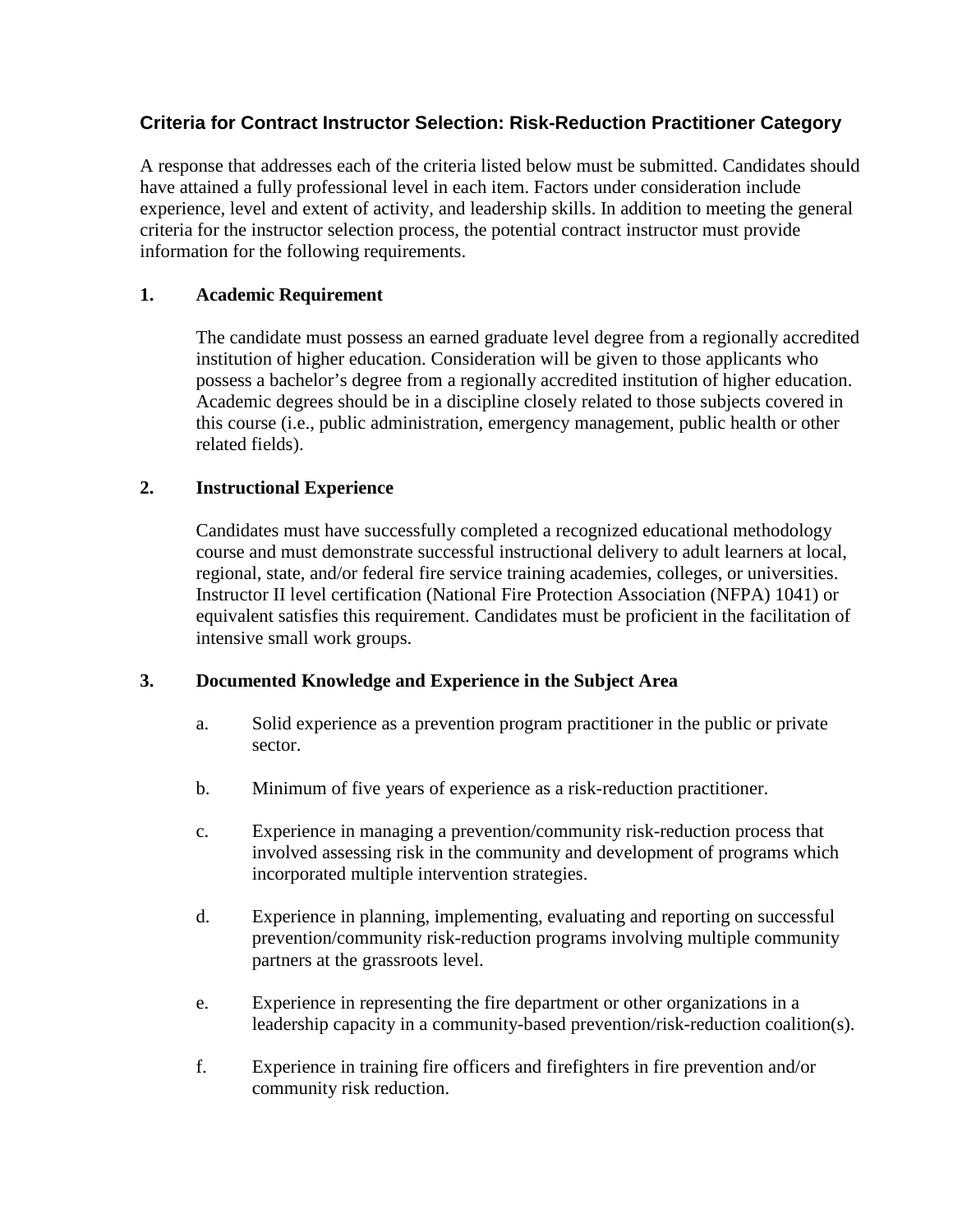#### **4. Continuing Practice or Education**

Ability to maintain currency in the field and the specific course by:

- a. teaching a similar course at the college or university level;
- b. taking a similar course within the last five years;
- c. teaching the course at the NFA or in the field within the last two years; or
- d. writing and researching a paper or article related to the course topic for at least one of the fire service or related disciplines' trade journals within the last two years.

Failure to provide approved documentation of ongoing training or instruction may result in revocation of the contract instructor status.

# **Criteria for Contract Instructor Selection: Risk-Reduction Operations Category**

A response that addresses each of the criteria listed below must be submitted. Candidates should have attained a fully professional level in each item. Factors under consideration include experience, level and extent of activity, and leadership skills. In addition to meeting the general criteria for the instructor selection process, the potential contract instructor must provide information for the following requirements.

## **1. Academic Requirement**

The candidate must possess an earned graduate level degree from a regionally accredited institution of higher education. Consideration will be given to those applicants who possess a bachelor's degree from a regionally accredited institution of higher education. Academic degrees should be in a discipline closely related to those subjects covered in this course (i.e., public administration, emergency management, public health or other related fields).

#### **2. Instructional Experience**

Candidates must have successfully completed a recognized educational methodology course and must demonstrate successful instructional delivery to adult learners at local, regional, state, and/or federal fire service training academies, colleges, or universities. Instructor II level certification (NFPA 1041) or equivalent satisfies this requirement. Candidates must be proficient in the facilitation of intensive small work groups.

#### **3. Documented Knowledge and Experience in the Subject Area**

a. Candidate must have solid experience in community risk reduction at the operations level.